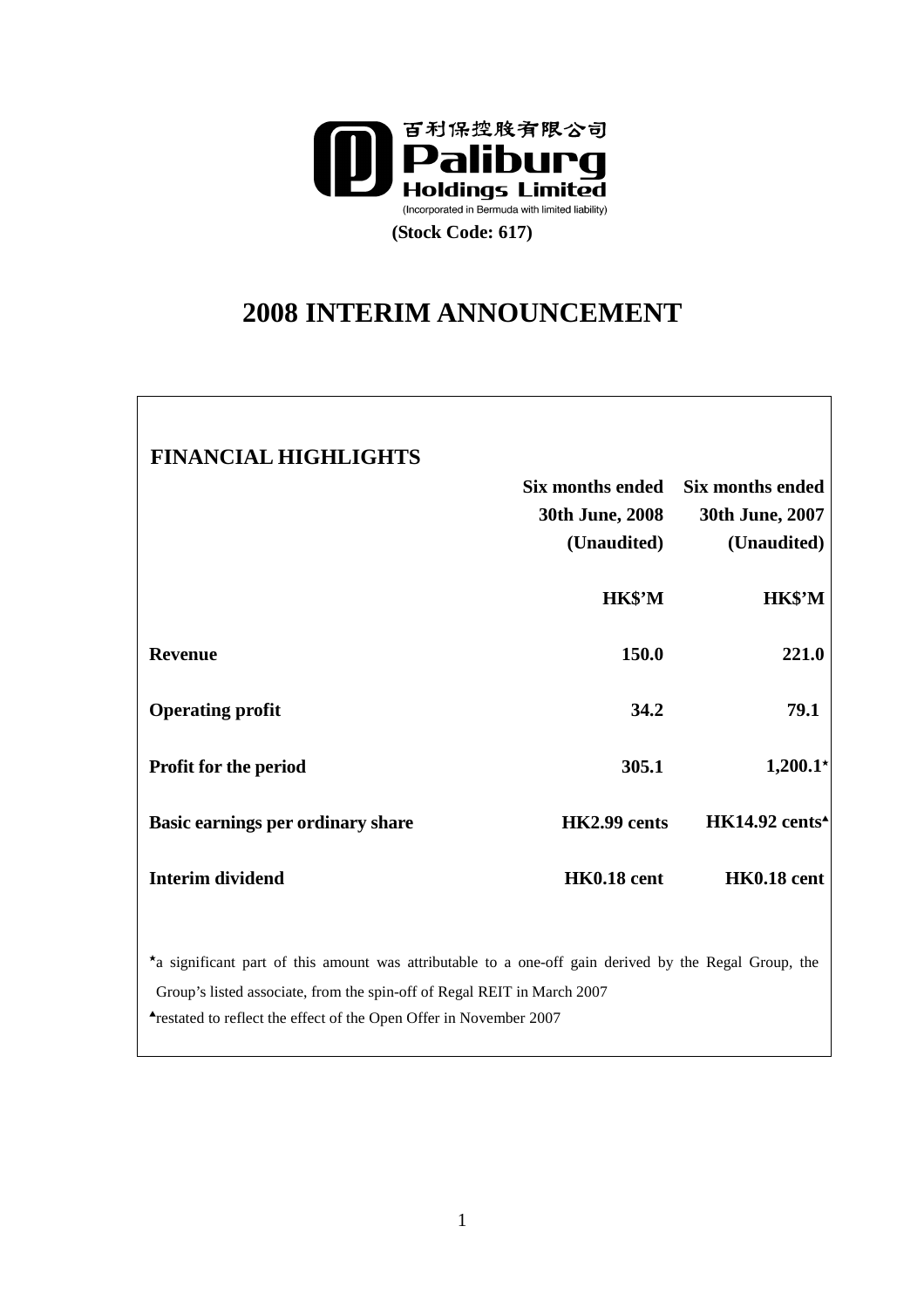

**For Immediate Release** 

**Press Release** 10<sup>th</sup> September, 2008

# **Paliburg Announces 2008 Interim Results**

Paliburg Holdings Limited (stock code: 617) announced today its interim results for the period ended 30th June, 2008.

# **FINANCIAL RESULTS**

For the six months ended 30th June, 2008, the Group achieved an unaudited consolidated profit attributable to shareholders of HK\$305.1 million. In the comparative period in 2007, the Group recorded a profit of HK\$1,200.1 million, a significant part of which was attributable to a one-off gain derived by Regal Hotels International Holdings Limited, the Group's listed associate, from the spin-off of Regal Real Estate Investment Trust in March 2007.

## **DIVIDEND**

The Directors have declared the payment of an interim dividend of HK0.18 cent per ordinary share for the financial year ending 31st December, 2008 (2007 – HK0.18 cent).

# **REVIEW OF OPERATIONS PROPERTIES**

#### **Hong Kong**

The joint venture project at Ap Lei Chau Inland Lot No. 129, in which the Group has a 30% interest, comprises primarily residential development providing luxury apartments together with ancillary retail areas with total gross floor area of about 913,000 square feet, complemented with recreational and car parking facilities. The foundation works on the site have been substantially completed.

The ground floor shops and all the office floors in the commercial building at 211 Johnston Road, Wanchai, held by the Group as investment properties, are generating satisfactory rental revenues.

### **The People's Republic of China**

The joint venture development project in Beijing, situated in a very prominent location within the Central Business District, is held through a Sino-foreign joint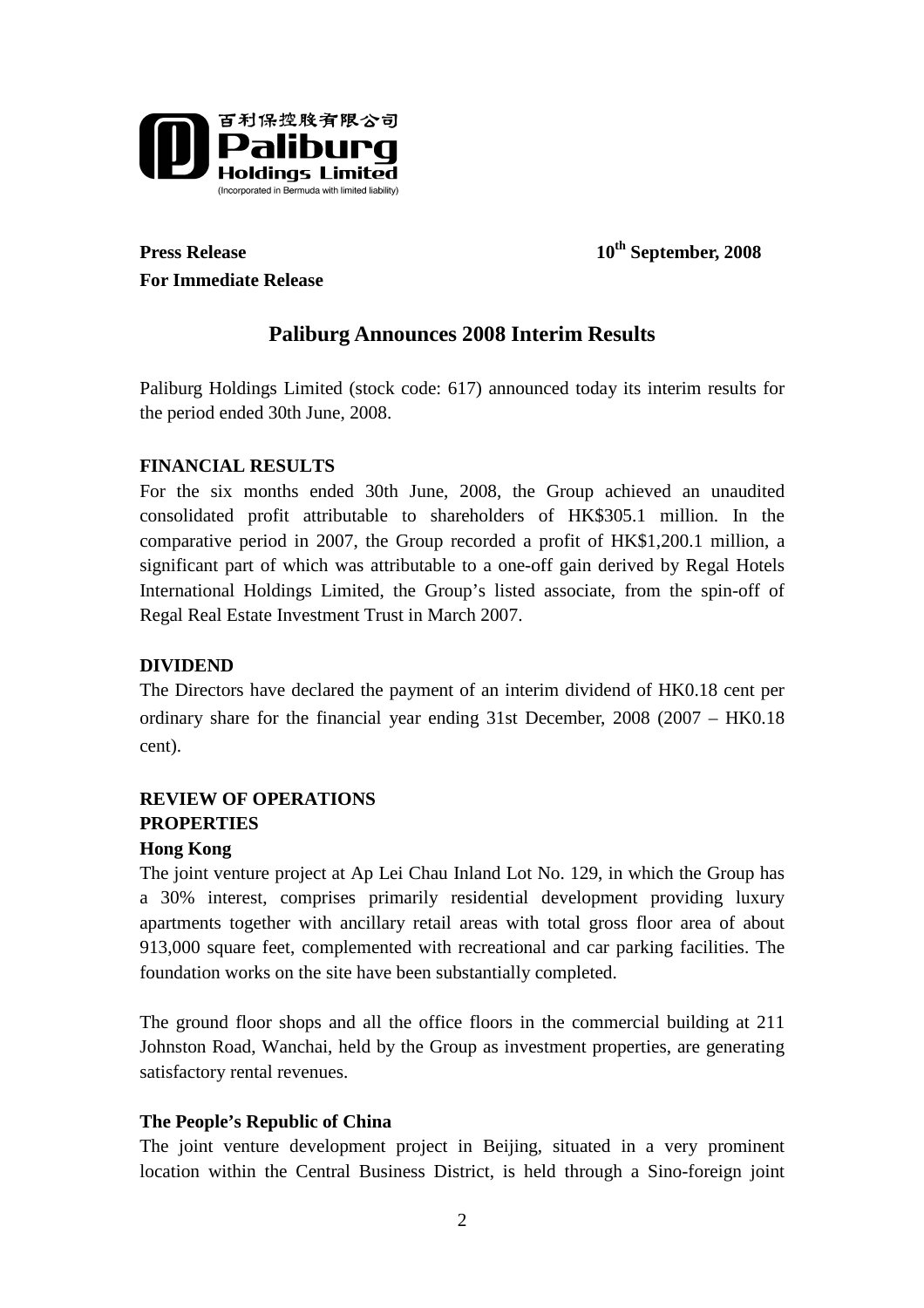venture entity that is 59% owned by an associate which, in turn, is 50% each held by Regal and the Group. The Sino-foreign joint venture entity beneficially owns the Phase I land, which is a vacant and leveled site, and is now actively working to secure the primary development rights for the Phase II land site.

#### **CONSTRUCTION AND BUILDING RELATED BUSINESSES**

The construction business is operated through Chatwin Engineering Limited, the Group's wholly-owned construction arm. The construction contract awarded to Chatwin by the Housing Authority for the Redevelopment of Sau Mau Ping Estate Phases 13 & 16, comprising 2 blocks with a total of about 1,600 units, is expected to be completed in early 2009. In the meantime, Chatwin is undertaking the extension works for the Regal Riverside Hotel in Shatin involving the construction, fitting out and decoration of three additional stories on top of the existing hotel building.

In addition, the Group also operates a comprehensive range of building related businesses, including development consultancy comprising architectural, engineering and interior design services, project management, building services, estate management as well as technology-based building management and security systems and services. The businesses are operating satisfactorily, with increased profits attained in the period under review.

## **OTHER INVESTMENTS**

Taking together all the interests held in the ordinary shares and convertible bonds of Cosmopolitan, the Group can hold up to approximately 28.2% of Cosmopolitan on a fully-diluted basis. The Regal group can also hold up to approximately 26.5% of the enlarged shareholding of Cosmopolitan.

Both Regal and the Group are positive on the long-term prospects on the real estate market in the PRC and believe that the strategic investments made in the Cosmopolitan group will enable them to share in its growth potential. On the other hand, this will also create a platform for future business collaboration among the groups on the development projects undertaken by Cosmopolitan group, which can in turn facilitate future business expansion at different levels.

### **THE REGAL GROUP AND REGAL REIT**

For the six months ended 30th June, 2008, Regal achieved an unaudited consolidated profit attributable to ordinary shareholders of HK\$600.1 million.

For the six months ended 30th June, 2008, Regal REIT attained an unaudited consolidated profit of HK\$278.3 million.

For 2008 interim results and further information on Regal and Regal REIT, please refer to their respective press releases and full set of interim results announcements.